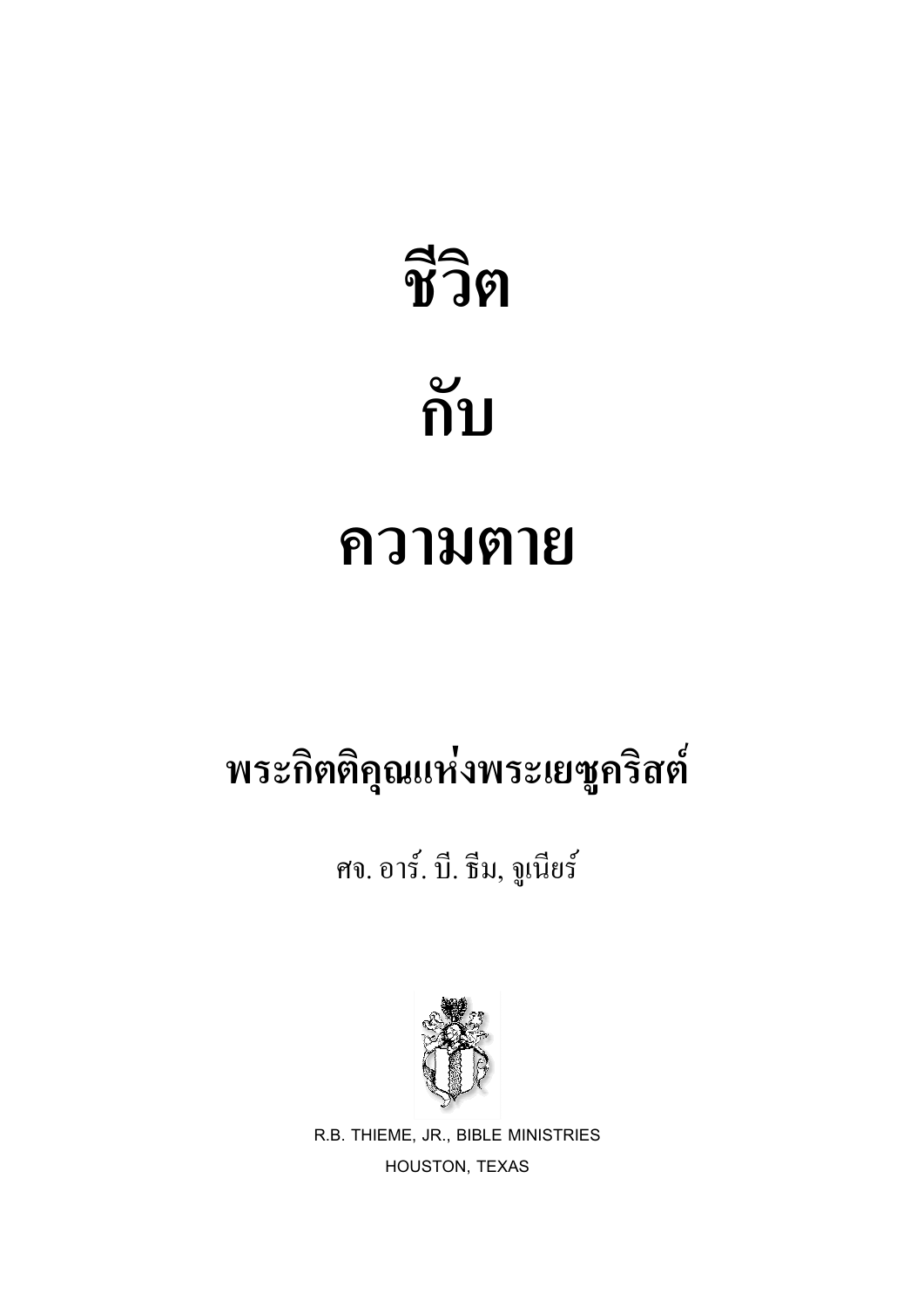หนังสือเล่มนี้เรียบเรียงมาจากคำบรรยายและการบันทึกของ ศจ. อาร์. บี. ธีม, จูเนียร์ สงวนลิขสิทธิ์ © 1990 โดย อาร์. บี. รีม, จูเนียร์ ี แปลและพิมพ์เป็นภาษาไทยจากหนังสือ A Matter of Life and Death (The Gospel of Jesus Christ) โดย ได้รับอนุญาติจาก R.B.Thieme, Jr., Bible Ministries

์ติตต่อพันธกิจ (ภาษาอังกฤษเท่านั้น) www.rbthieme.org (ภาษาไทยและภาษาอื่นๆ) www.maxklein.org

ข้อพระคัมภีร์ที่นำมาใช้มาจากพระคัมภีร์เรียงพิมพ์ใหม่ปี 1998 (การอธิบายเพิ่มเติมของผู้เขียนในวงเล็บ)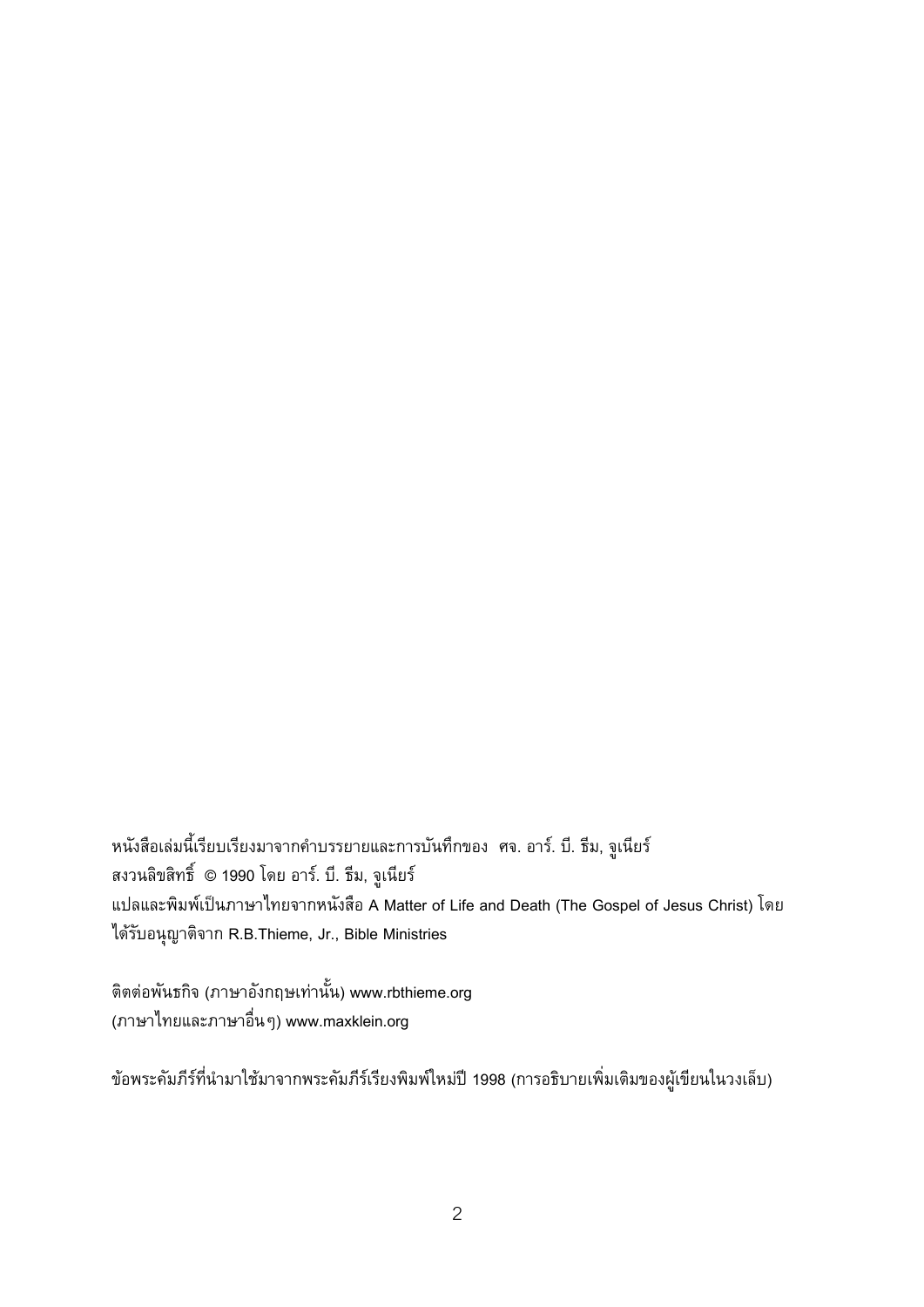#### ชีวิตกับความตาย

#### ัถูกกล**่**าวโทษ

้ลองวาดภาพดูว่า คุณกำลังนั่งอยู่ที่ห้องพิพากษา คุณถูกกล่าวหาในข้อหาฆาตกรรมซึ่งมีโทษ ้ถึงตาย หลักฐานถูกส่งไปยังมือของคณะลูกขุน และทนายความของคุณก็ได้ว่าความแก้ต่างให้กับคุณ แล้ว ตอนนี้คุณกำลังรอผลการพิจารณาของลูกขุน

่ ในขณะที่ทุกคนเงียบ หัวหน้าคณะลูกขุนก้าวออกมาข้างหน้า คุณยืนขึ้นและหันหน้าไปทางผู้ ้พิพากษา คุณรู้แก่ใจว่าคุณได้กระทำผิดจริง และผู้พิพากษาได้พิพากษาว่าคุณจะต้องถูกประหารชีวิตโดย ไม่มีการอุทธรณ์ใดๆทั้งสิ้น ทนายไม่สามารถจะปกป้องคุณได้แล้ว คุณจะต้องตายสถานเดียวเท่านั้น

้แต่ในเวลาที่คุณกำลังถูกนำตัวออกไปจากห้องพิพากษาคดี มีชายคนหนึ่งเดินออกมา คุณไม่ ้เคยรู้จักชายคนนี้มาก่อน เขาบอกคุณว่า "ผมจะรับโทษแทนคุณ คุณจะไม่ต้องตาย" ผู้พิพากษาโน้ม ตัวออกมาเพื่อซักถามคนแปลกหน้าคนนั้น เมื่อฟังแล้วผู้พิพากษายอมรับในคุณสมบัติของเขา ยอมให้ ้ เขาตายแทนคุณได้ กุญแจมือถูกปลดออกจากมือของคุณแล้วถูกสวมไว้ที่ข้อมือของชายคนนั้นแทน เขา ี่ ไม่สมควรตายแต่เขายอมตายเพื่อคุณจะได้รับอิสรภาพ ถึงแม้ว่าคุณกระทำผิด คุณก็รอดได้เพราะมี ้คนอื่นรับโทษแทนคุณ

#### จากความตายสู่ชีวิต

้มนุษย์ทุกคนต้องถูกพิพากษาลงโทษโดยตายฝ่ายวิญญาณ แต่พระเจ้าทรงจัดเตรียมหนทางเพื่อ ้เราจะสามารถหลีกเลี่ยงความตายนั้นได้ พระองค์ทรงมอบอิสรภาพและชีวิตนิรันดร์เป็นของประทานให้ แก่คณ

พระเจ้าพระบิดาทรงประทานพระบุตรของพระองค์ คือพระเยซูคริสต์ มาตายแทนคุณซึ่งทำให้คุณเป็น อิสระ พระคัมภีร์ซึ่งเป็นพระคำของพระเจ้า ได้เขียนไว้ว่า

"เพราะว่าพระเจ้าทรงรักโลก จนได้ทรงประทานพระบุตรองค์เดียว [ผู้ทรงมีการ ้บังเกิดในโลกนี้โดยลักษณะเฉพาะ] ของพระองค์ เพื่อทุกคนที่วางใจในพระบุตรนั้นจะ ไม่พินาศ แต่มีชีวิตนิรันดร์ เพราะว่าพระเจ้าทรงให้พระบุตรเข้ามาในโลก มิใช่เพื่อ ้พิพากษาลงโทษโลก แต่เพื่อช่วยกู้โลกให้รอดโดยพระบุตรนั้น ผู้ที่วางใจในพระบุตร ก็ไม่ต้องถูกพิพากษาลงโทษ ส่วนผู้ที่มิได้วางใจก็ต้องถูกพิพากษาลงโทษอยู่แล้ว เพราะเขามิได้วางใจในพระนามพระบุตรองค์เดียว [ผู้ทรงมีการบังเกิดในโลกนี้โดย ลักษณะเฉพาะ] ของพระเจ้า" (ยอห์น 3:16-18)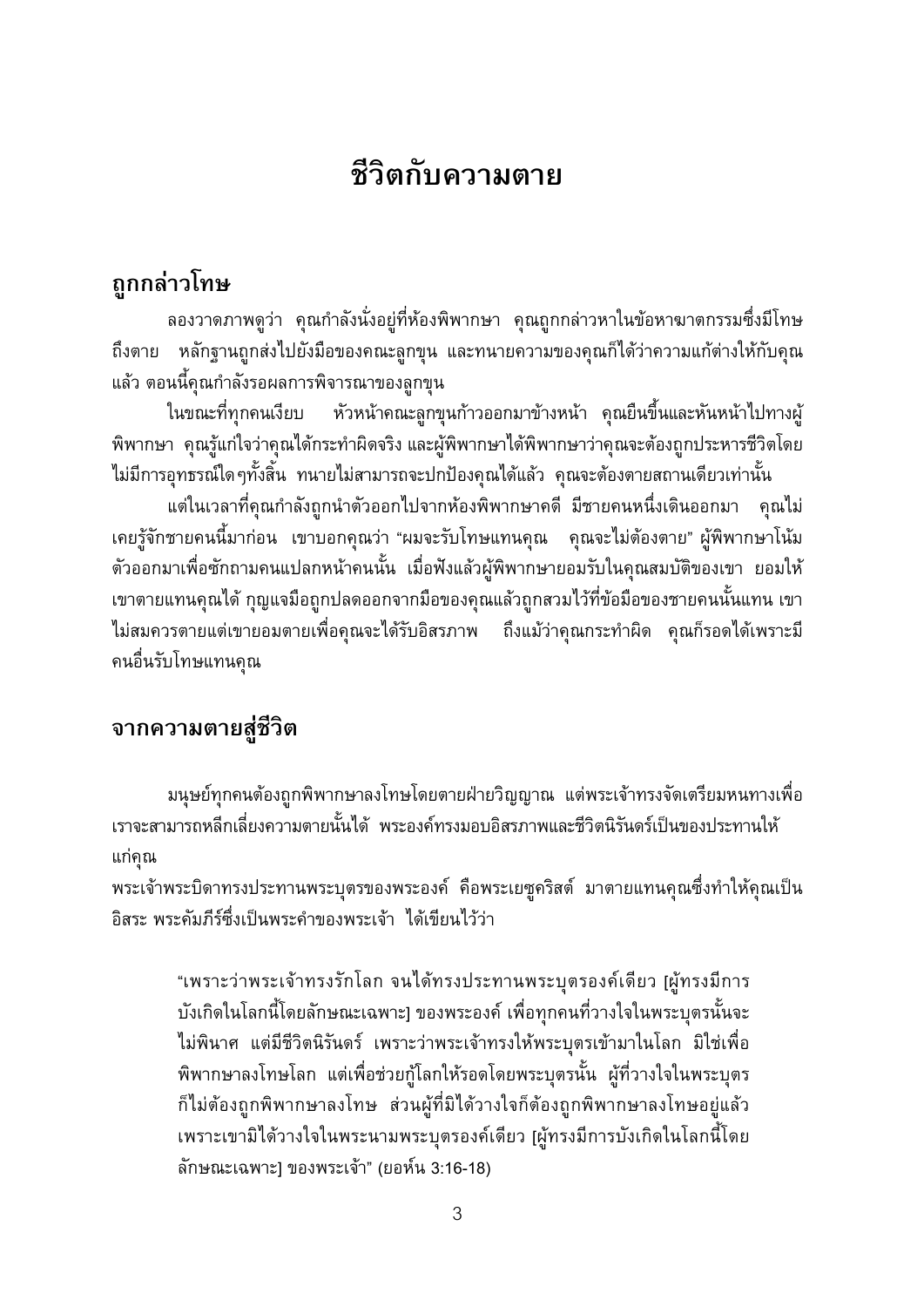้คุณได้กระทำผิดและไม่มีทางใดที่จะทำให้คุณพ้นโทษถึงตายได้ ความสามารถหรือการกระทำใดๆจะ ไม่สามารถช่วยคณให้รอดพ้นได้ แต่พระเจ้าทรงจัดเตรียมหนทางเพื่อคุณ พระเยซูคริสต์ได้ตาย ึบนไม้กางเขนซึ่งไถ่ชีวิตคุณและปล่อยคุณให้เป็นอิสระ คุณสามารถรับสิ่งนี้ได้ เพียงแค่คุณเชื่อเท่านั้น

"จงเชื่อและวางใจในพระเยซูเจ้าและท่านจะรอด" (กิจการ 16:31ก)

ึการเชื่อในพระเยซูคริสต์หมายความว่า คุณยอมรับความจริงที่ว่าพระเยซูได้ตายแทนคุณ ใน ้เวลาที่คุณเชื่อเช่นนี้แล้ว คุณถูกถือว่า บริสุทธิ์ และได้พ้นจากการลงโทษ พระเจ้าทรงมอบชีวิตนิ ้รันดร์ให้แก่คุณและได้ทรงรับรองความรอดของคุณด้วย และคุณเข้ามาสู่สัมพันธภาพนิรันดร์กับพระ เจ้าในทันที

#### มนุษย์ถูกแยกออกจากพระเจ้า

้จนกระทั่งบัดนี้ คุณอาจไม่ตระหนักว่าคุณจะต้องถูกการพิพากษาลงโทษถึงตาย คุณอาจจะ ้คิดว่าคุณเป็น 'คนดี' และพระเจ้าจะไม่พิพากษาลงโทษคุณ แต่คุณได้ทำผิดแล้วและพระเจ้าทรง ้พิพากษาคุณ และมีเพียงพระเยซูคริสต์เท่านั้นที่ช่วยคุณได้ พระเยซูทรงตรัสว่า

"เราเป็นทางนั้น เป็นความจริงและเป็นชีวิต ไม่มีผู้ใดมาถึงพระบิดาได้นอกจากจะมา ทางเรา" (ยอห์น 4:6ข)

้ตั้งแต่แรกเกิด กำแพงธรรมชาติบาปได้กีดขวางระหว่างคุณกับพระเจ้า กำแพงนี้ทำให้มนุษย์ ทุกคนถูกแยกออกจากพระองค์ พระเจ้าทรงบริสุทธิ์และสมบูรณ์แบบทุกประการ มาตรฐานของ ี พระองค์จึงบริสุทธิ์และสมบูรณ์แบบทุกประการเช่นเดียวกัน พระเจ้าไม่สามารถมีความสัมพันธภาพกับ ้คุณได้เพราะว่าคุณไม่บริสุทธิ์และไม่สมบูรณ์แบบเหมือนพระองค์

"ไม่มีผู้ใดเป็นคนชอบธรรมสักคนเดียว ไม่มีเลย" (โรม 3:10)

พระคำของพระเจ้าได้บอกเราว่า มนุษย์ไม่สมบูรณ์แบบ มนุษย์ทุกคนเกิดมาพร้อม ธรรมชาติบาป ธรรมชาติบาปซึ่งล่อลวงให้คุณทำผิดต่อพระเจ้า ธรรมชาติบาปถูกสืบทอดมาทาง ี พันธุกรรมตั้งแต่มนุษย์คนแรก ดังนั้น คุณไม่สามารถหลุดพ้นจากธรรมชาติบาปโดยอาศัยตัวคุณเอง ไม่มีสิ่งใดที่คุณจะทำเพื่อให้คุณเป็นที่ยอมรับของพระองค์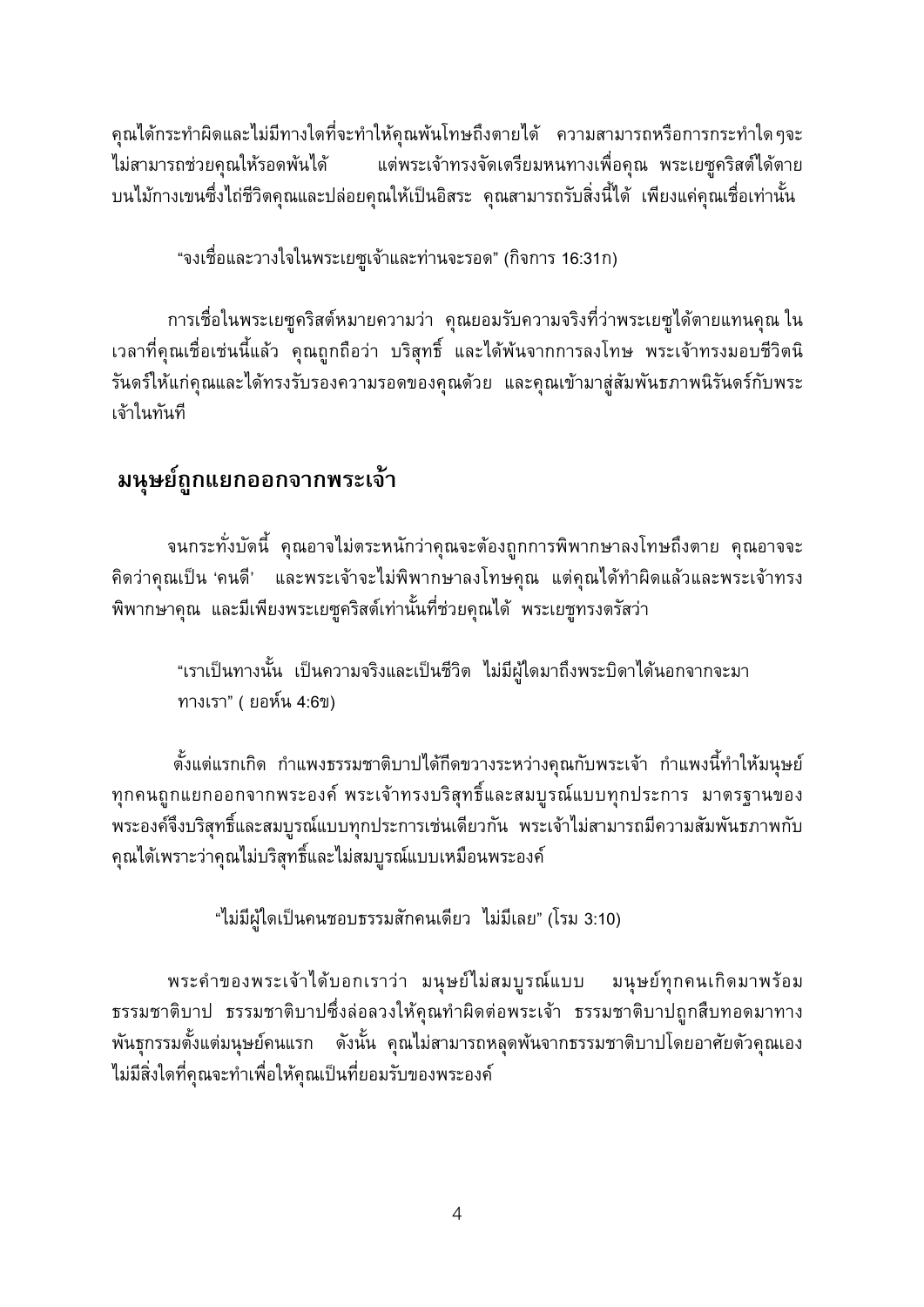"เหตุฉะนั้น เช่นเดียวกับที่บาปได้เข้ามาในโลกเพราะคนๆเดียว และความตายก็เกิด มาเพราะบาปนั้น และความตายก็ได้แผ่ไปถึงมวลมนุษย์ทุกคน เพราะมนุษย์ทุกคน ทำบาป" (โรม 5:12)

"ข้าพระองค์ทุกคนได้กลายเป็นเหมือนคนที่ไม่สะอาด และการกระทำอันชอบธรรม ของข้าพระองค์ทั้งสิ้น เหมือนเสื้อผ้าที่สกปรก" (อิสยาห์ 64:6ก)

ถ้าคุณยอมรับความจริงคุณจะเห็นว่าคุณกระทำผิดบาป แต่สิ่งที่คุณอาจไม่รู้คือ ธรรมชาติบาป ้เป็นสิ่งที่ล่อลวงให้คุณทำบาป และเนื่องจากธรรมชาติบาปนั้น คุณไม่สามารถไปถึงมาตรฐานของพระ เจ้าได้

"เพราะว่าทุกคนทำบาปและเสื่อมจากพระสิริของพระเจ้า" (โรม 3:23)

บาปของเราทำไห้เราถูกแยกออกจากพระเจ้า ไม่มีผู้ใดเป็น 'คนดี' ในสายพระเนตรของพระเจ้า ไม่มี ี่สักคนที่สามารถหลุดพ้นจากความบาป และมาถึงมาตรฐานของพระเจ้าด้วยความพยายามและการ ึกระทำของตนเอง เราถูกแยกออกจากพระเจ้าเพราะบาปของเรากีดขวางไม่ให้เรามีสัมพันธภาพกับ พระองค์ผู้บริสุทธิ์

#### ถูกขังในตลาดทาส

้พระคัมภีร์อธิบายถึงสภาพที่มนุษย์ตกอยู่ในสภาวะเช่นนี้โดยเปรียบเทียบกับตลาดทาส เราตก ้เป็นทาสต่อธรรมชาติบาปของเรา ทาสไม่สามารถซื้ออิสรภาพหรือไถ่ตนเองออกจากตลาดทาสได้ ้มนุษย์ทุกคนนั้นเกิดมาในตลาดทาส พระเยซูทรงตรัสว่า

"เราบอกความจริงแก่ท่านว่า ทุกคนที่ทำบาปก็เป็นทาสของบาป" (ยอห์น 8:34)

่ ในตลาดทาสนั้นไม่มีความหวังสำหรับอนาคต ผลลัพธ์ของการเป็นทาส คือ การที่เราถูกแยก ้ออกจากพระเจ้าและถูกการพิพากษาลงโทษให้ตายในฝ่ายวิญญาณ ถึงแม้ว่ามนุษย์ทุกคนต้องรับการ ี พิพากษาจากพระเจ้า ด้วยพระคุณของพระเจ้า จึงทรงจัดเตรียมทางออกให้คุณ พระคุณนั้น คือ สิ่งที่ ้คุณไม่สมควรได้รับ แต่เพราะความรักอันสมบูรณ์แบบของพระเจ้า พระเจ้าทรงประทานโอกาสให้ทุก ดนเลือกระหว่างความตายหรือชีวิตนิรันดร์

"เพราะว่าค่าจ้างของความบาปคือความตาย แต่ของประทานจากพระเจ้าคือชีวิต นิรันดร์ในพระเยซูคริสต์องค์พระผู้เป็นเจ้าของเรา" (โรม 6:23)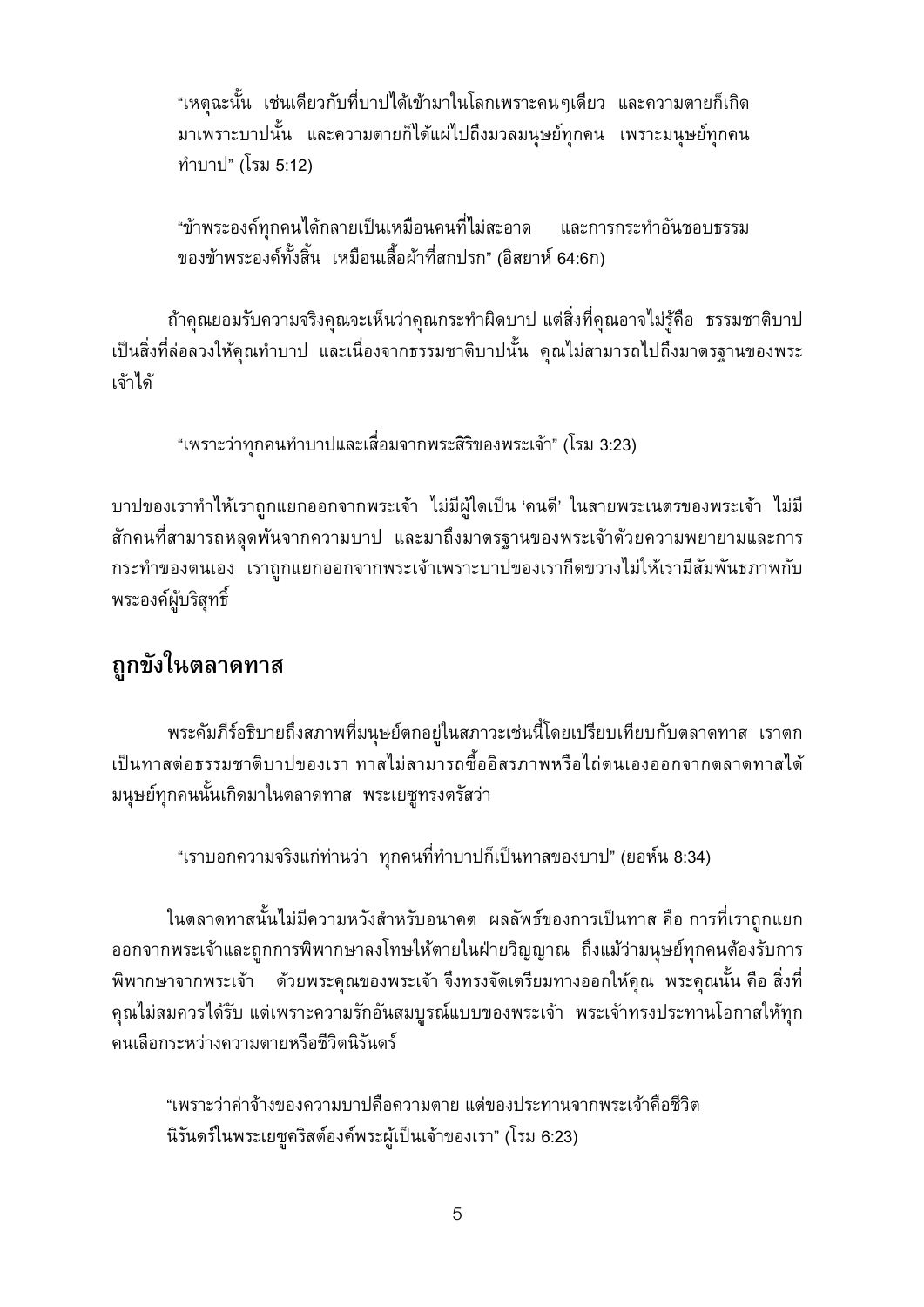ี พระเจ้าไม่ได้ทอดทิ้งคุณในตลาดทาสแห่งความบาป พระองค์ทรงจัดเตรียมทุกสิ่งที่คุณ ้ต้องการเพื่อคุณจะถูกไถ่ถอนจากการเป็นทาสนั้น และเข้ามาสู่สัมพันธภาพนิรันดร์กับพระองค์

#### ้มนุษย์รับการไถ่

พระเจ้าทรงสถาปนาวิธีการซึ่งไถ่เราออกจากตลาดทาส โดยพระองค์เองยังสามารถรักษา มาตรฐานอันบริสุทธิ์และสมบูรณ์แบบของพระองค์ไว้ได้ พระเจ้าพระบิดาทรงประทานพระบุตรของ ้พระองค์ คือพระเยซูคริสต์ เพื่อเป็นหนทางให้มนุษย์กลับมามีสัมพันธภาพกับพระเจ้า

้พระเยซูคริสต์ทรงสภาพเป็นทั้งพระเจ้าที่บริสุทธิ์และสมบูรณ์แบบ และเป็นทั้งมนุษย์ที่บริสุทธิ์ และสมบูรณ์แบบเช่นเดียวกัน พระเยซูคริสต์ทรงสมบูรณ์แบบในฐานะเป็นมนุษย์ และทรงสมบูรณ์ แบบในฐานะเป็นพระเจ้า พระเยซูทรงประกาศว่า "เรากับพระบิดาเป็นอันหนึ่งอันเดียวกัน" (ยอห์น  $10:30$ 

เมื่อพระเยซูคริสต์ทรงเสด็จมายังโลกนี้ พระองค์ทรงบังเกิดเหนือตลาดทาสแห่งความบาป เพราะความเป็นมนุษย์ของพระองค์ทรงบริสุทธิ์และสมบูรณ์แบบเนื่องจากการบังเกิดที่มีลักษณะพิเศษ ้เฉพาะพระเยซู พระองค์จึงไม่มีธรรมชาติบาป พระองค์ไม่เคยทำบาป พระองค์จึงไม่ต้องรับการ ลงโทษ มีแต่พระเยซูเท่านั้นที่ทรงอยู่ในมาตรฐานของพระเจ้า มีแต่พระเยซูคริสต์ที่สามารถไถ่เราจาก การเป็นทาสแห่งบาปเพราะว่าพระองค์ทรงไม่มีบาป

ในฐานะเป็นผู้พิพากษา พระเจ้าพระบิดาทรงยอมรับพระเยซูเป็นตัวแทนของคุณและในฐานะ เป็นมนุษย์ที่บริสุทธิ์เพียงผู้เดียวในประวัติศาสตร์ พระเยซูทรงเลือกที่จะตายบนไม้กางเขนเพราะ ความบาปของคุณ

"เพราะว่าพระเจ้าได้ทรงกระทำพระองค์ [พระคริสต์] ผู้ทรงไม่มีบาปให้บาป เพราะเห็น แก่เรา เพื่อเราจะได้เป็นคนชอบธรรมของพระเจ้าทางพระองค์" (2 โครินธ์ 5:21)

ี พระเยซูทรงตายแทนคุณและมนุษย์ทุกคน ความบาปทุกๆประการที่มนุษย์ทำ ไม่ว่าในอดีต ปัจจุบัน หรืออนาคต ถูกการพิพากษาลงโทษที่ไม้กางเขน พระเจ้าพระบิดาทรงแถลงคำตัดสิน และพระเยซู คริสต์ทรงกระทำตาม

"และเมื่อทรงปรากฏพระองค์ในสภาพมนุษย์แล้ว พระองค์ก็ทรงถ่อมพระองค์ลงยอม เชื่อฟังจนถึงความมรณา กระทั่งความมรณาที่กางเขน" (ฟิลิปปี 2:8)

โดยพระเยซูทรงยอมรับการพิพากษาลงโทษแทนคุณ คุณจึงได้มีตัวแทนที่เข้าถึงมาตรฐาน ีของพระเจ้า โดยเหตุนี้ สิ่งที่เคยกีดขวางระหว่างคุณกับพระเจ้าได้ถูกยกเลิกไป และกำแพงนั้นไม่ สามารถกีดขวางอีกต่อไป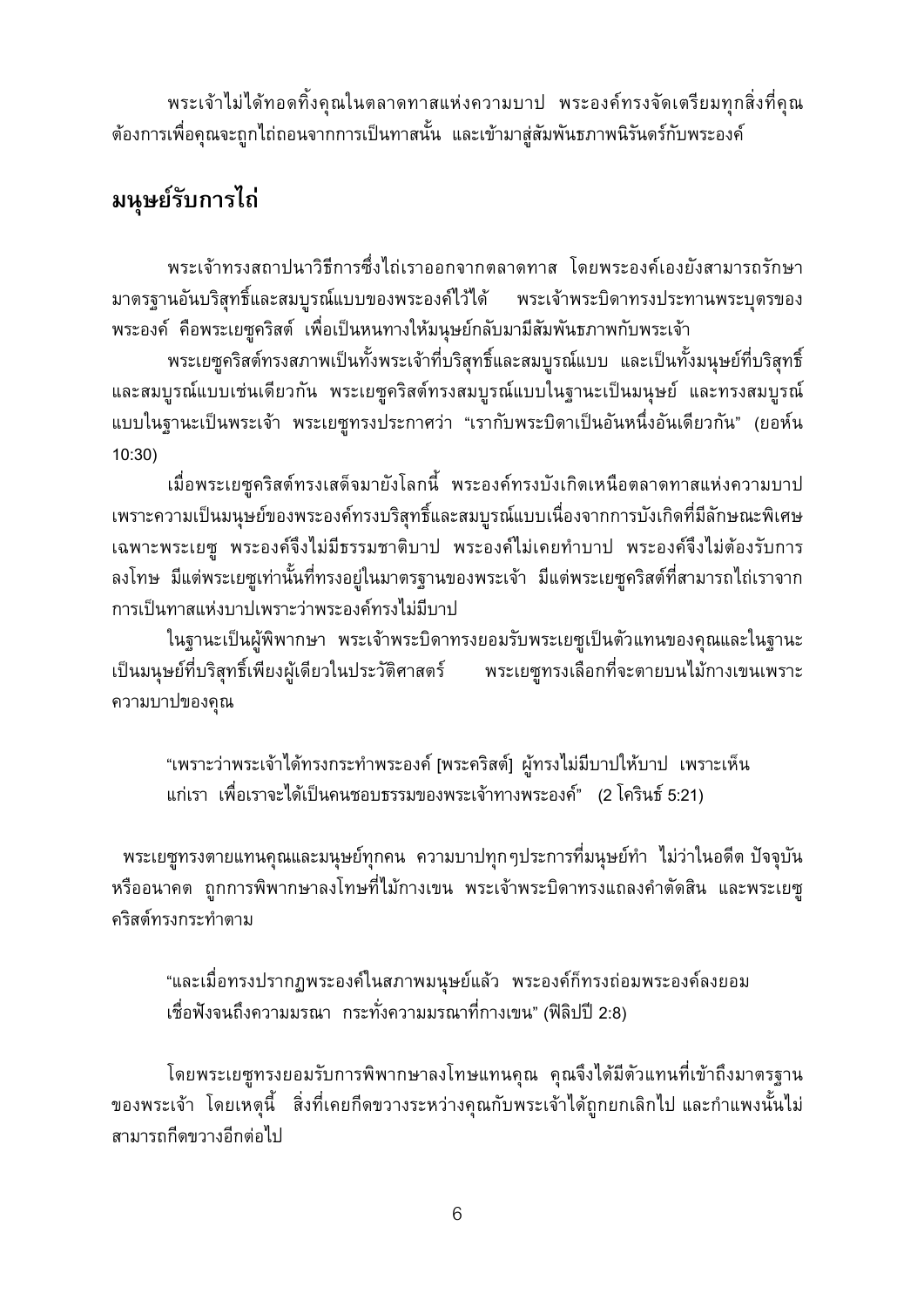#### ทาสรับการปลดปล่อย

คุณได้รับการปลดปล่อยจากตลาดทาส และสามารถเข้าสู่สัมพันธภาพกับพระเจ้าได้แล้ว

"ด้วยเหตุว่ามีพระเจ้าองค์เดียว และมีคนกลางแต่ผู้เดียวระหว่างพระเจ้ากับมนุษย์ คือ พระเยซูคริสต์ผู้ทรงสภาพเป็นมนุษย์ ผู้ทรงประทานพระองค์เองเป็นค่าไถ่สำหรับคน ทั้งปวง" (1 ทิโมธี 2:5-6ก)

พระเยซูคริสต์ทรงเต็มพระทัยรับการลงโทษแทนคุณ คุณเป็นอิสระแล้ว! ้คุณไม่ต้องตกเป็น ทาสของความบาปอีกต่อไป

แล้วคุณจะรับความเป็นอิสระนั้นได้อย่างไร? ไม่มีสิ่งใดที่คุณสามารถทำ หรือพูด หรือเปลี่ยน ้เพื่อจะได้รับอิสรภาพนี้ เพราะการกระทำของพระเยซูคริสต์ทรงครบบริบูรณ์แล้ว ประเด็น คือ คุณ ได้รับความเป็นอิสระแล้วเพียงแต่คุณเชื่ออย่างเดียว พระเจ้าไม่ต้องการอะไรจากคุณเว้นแต่ว่าคุณมี ้ความเชื่อในพระเยซูคริสต์ หากคุณเชื่อในพระองค์พระเจ้าจะทรงประทานชีวิตนิรันดร์ให้แก่คุณ

"แต่ส่วนบรรดาผู้ที่ต้อนรับพระองค์ ผู้ที่เชื่อในพระนามของพระองค์ พระองค์ก็ทรง ประทานสิทธิให้เป็นบุตรของพระเจ้า" (ยอห์น 1:12)

#### พระคุณและความเชื่อ

คุณค่าส่วนตัวของคุณไม่ใช่ประเด็นสำคัญกับพระเจ้า เพราะไม่มีผู้ใดที่สามารถมาถึงมาตรฐาน ของพระองค์โดยอาศัยตนเอง ความบาปส่วนตัวของคุณไม่ใช่ประเด็นสำคัญเพราะพระเจ้าทรง ี พิพากษาลงโทษพระเยซูซึ่งปิดคดีเรื่องความบาปแล้ว และความดีหรือการทำบุญของคุณก็ไม่ใช่ ประเด็นสำคัญเพราะคุณได้รับความรอดโดยพระคุณของพระเจ้า ไม่ใช่ด้วยการกระทำของคุณเอง

"ด้วยว่าซึ่งท่านทั้งหลายรอดนั้นก็รอดโดยพระคุณเพราะความเชื่อ และมิใช่โดยตัวท่าน ้ทั้งหลายกระทำเอง แต่พระเจ้าทรงประทานให้ ความรอดนั้นจะเนื่องด้วยการกระทำก็ หามิได้ เพื่อมิให้คนหนึ่งคนใดอวดได้" (เอเฟซัส 2:8-9)

นโยบายของพระเจ้า คือ ความรอดโดยพระคุณผ่านทางความเชื่อ คุณได้รับความรอดทางพระ ้เยซู ความเชื่อในพระเยซู คือ วิธีที่คุณจะได้รับพระคุณของพระเจ้า เหตุฉะนั้น ความเชื่อนำเราถึงความ รอด พระเยซูคริสต์ทรงทำทุกสิ่งเพื่อปลดปล่อยคุณสู่อิสรภาพ เพียงแต่คุณจะต้องใช้สิทธิ์ตัดสินใจว่า จะวางใจในพระองค์หรือไม่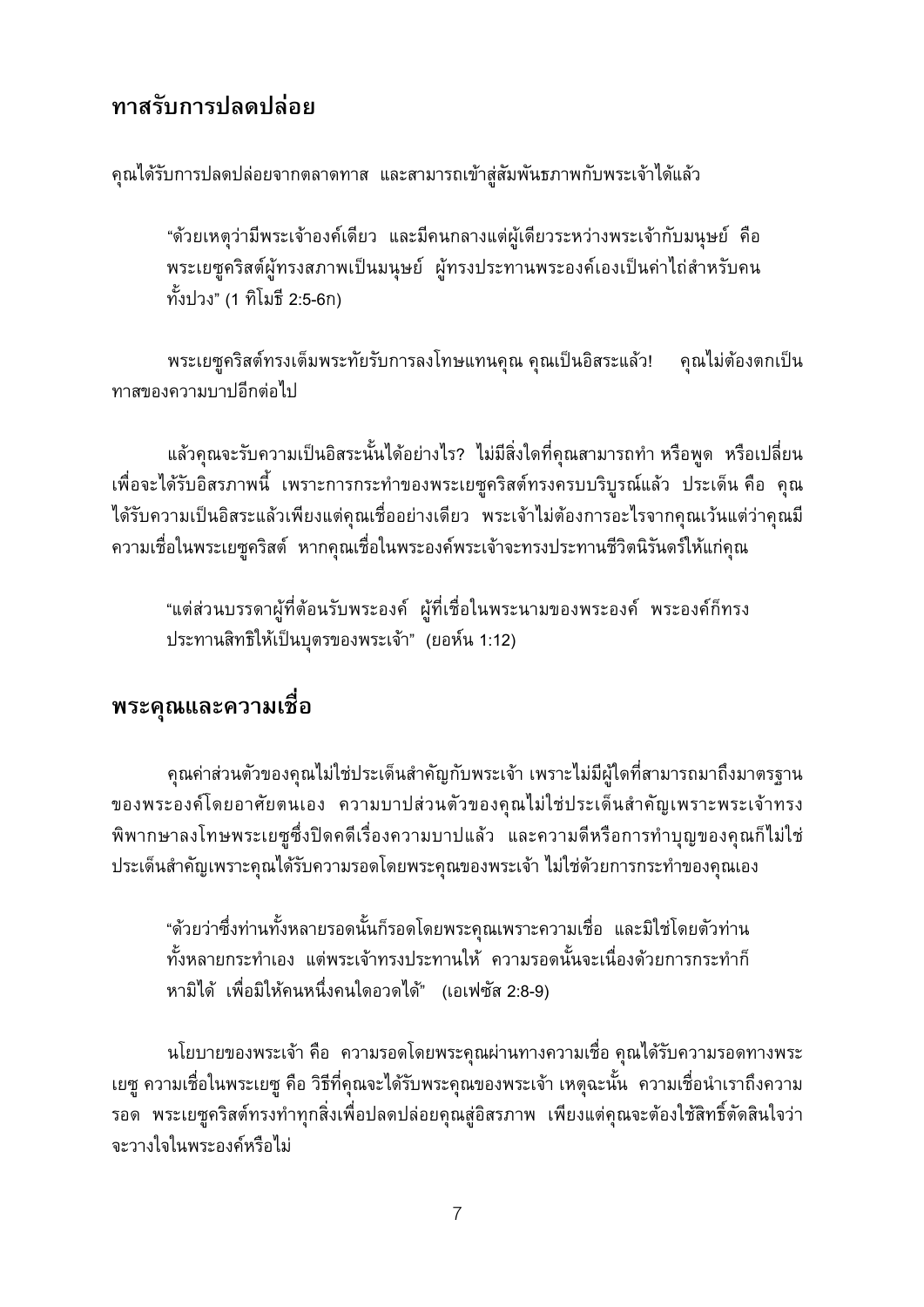"ผู้ที่วางใจในพระบุตรก็มีชีวิตนิรันดร์ ผู้ที่ไม่เชื่อฟังพระบุตรก็จะไม่ได้เห็นชีวิต แต่ พระพิโรธของพระเจ้าตกอยู่กับเขา" (ยอห์น 3:36)

้ถึงแม้ว่าคุณทำดีที่สุดเท่าที่คุณทำได้ คุณยังไม่สมควรที่จะมีสัมพันธภาพกับพระเจ้า มีแต่พระ เยซูคริสต์ที่สมควร แต่ความเชื่อที่คุณมีในสิ่งที่พระเยซูคริสต์ทรงกระทำนั้นทำให้คุณรอด ความเชื่อ หมายถึง ที่คุณตัดสินใจรับเรื่องราวเกี่ยวกับพระเยซูคริสต์นั้นว่าเป็นความจริง ความเชื่อในพระเยซู เท่านั้นซึ่งจะทำให้คุณรอด

คุณสามารถตอบสนองต่อพระเจ้าพระบิดาได้โดยตั้งประโยคในความคิดว่า ' ข้าพระองค์เชื่อ และวางใจในพระเยซูคริสต์' ้คุณได้รอดในขณะเวลาที่คุณเชื่อ พระเจ้าทรงประทานชีวิตนิรันดร์แก่ คุณ คุณได้ 'บังเกิดใหม่'

"ถ้าผู้ใดไม่ได้บังเกิดใหม่ ผู้นั้นจะเห็นแผ่นดินของพระเจ้าไม่ได้" (ยอห์น 3:3ข)

"ถ้าผู้ใดฟังคำของเราและวางใจในพระองค์ผู้ทรงใช้เรามา ผู้นั้นมีชีวิตนิรันดร์และไม่ถูก ้พิพากษา แต่ได้ผ่านพ้นความตายไปสู่ชีวิตแล้ว" (ยอห์น 5:24)

#### ชีวิตหรือความตาย

การตัดสินใจของคุณเกี่ยวกับพระเยซูคริสต์เป็นการตัดสินที่สำคัญที่สุดในชีวิตของคุณ คุณมี ้สิทธิ์เลือกอนาคตชั่วนิรันดร์ของคุณเอง ถ้าหากคุณไม่เชื่อ คุณจะไม่ถูกรวมเข้าไว้ในครอบครัวของ พระเจ้า และไม่สามารถรับชีวิดนิรันดร์ซึ่งมีอยู่ในพระองค์เพียงผู้เดียว

"เราเป็นเหตุให้คนทั้งปวงเป็นขึ้นและมีชีวิต ผู้ที่วางใจในเรานั้นถึงแม้ว่าเขาตายแล้วก็ ้ยังมีชีวิตอีก และทุกคนที่มีชีวิตและวางใจในเราจะไม่ตายเลย" (ยอห์น 11:25-26ก)

ผู้ที่ไม่เชื่อในพระองค์ ชื่อของเขาถูกลบออกจากหนังสือแห่งชีวิต เขาจะต้องยืนต่อหน้าศาล ้สูงสุดแห่งฟ้าสวรรค์ แล้วต้องถูกการพิพากษาลงโทษในบึงไฟ

"และถ้าผู้ใดที่ไม่มีชื่อจดไว้ในหนังสือชีวิต ผู้นั้นก็ถูกทิ้งลงไปในบึงไฟ" (วิวรณ์ 20:15)

้สำหรับผู้เชื่อจะไม่ต้องรับการพิพากษาลงโทษ เพราะสิ่งนั้นได้ถูกยกเลิกไปแล้ว

"เหตุฉะนั้นการลงโทษจึงไม่มีแก่คนทั้งหลาย ที่อยู่ในพระเยซูคริสต์ เพราะว่ากฎของ พระวิญญาณแห่งชีวิตในพระเยซูคริสต์ได้ทำไห้ขาพเจ้าพันจากกฎแห่งบาปและความ ตาย" (โรม 8:1-2)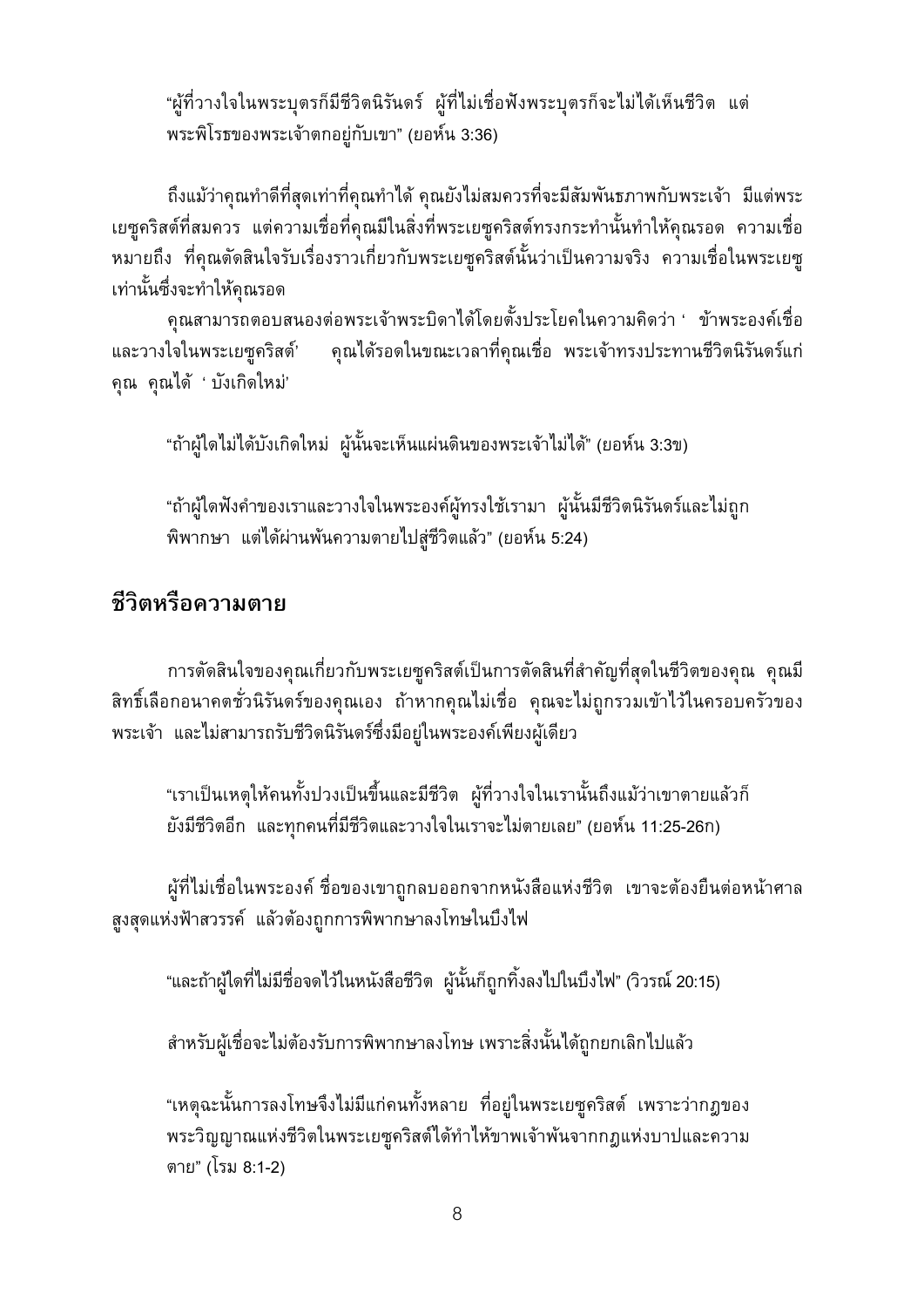้สำหรับผู้ที่เชื่อในพระเยซูคริสต์ พระเจ้าทรงประทานชีวิตที่มีความหมาย มีเป้าหมาย และมี ความหวังสำหรับอนาคต

#### ชีวิตในครอบครัวของพระเจ้า

้เมื่อคุณเชื่อในพระเยซูแล้ว คุณได้เข้ามาสู่สัมพันธภาพส่วนตัวกับพระเจ้า คุณเป็นสมาชิกใน ิ ครอบครัวของพระองค์ เป็นลูกของพระองค์ตลอดไป

"เพราะว่า ท่านทั้งหลายเป็นบุตรของพระเจ้าร่วมในพระเยซูคริสต์โดยความเชื่อ" (กาลาเทีย 3:26)

ิสถานภาพใหม่ที่คุณเป็นบุตรของพระเจ้าไม่ได้หมายความว่าคุณนั้นจะสมบูรณ์แบบหรือ ึบริสุทธิ์ คุณยังต้องต่อสู้กับธรรมชาติบาปของตัวเอง และคุณยังคงทำบาปและทำผิดพลาดต่อไป ใน แต่ละครอบครัวจะมีลูกที่ดีบ้าง ไม่ดีบ้าง เช่นเดียวกันกับครอบครัวของพระเจ้า ผู้เชื่อทุกคนจะต้องทำ ้บาปและผิดพลาด บางคนมากกว่าคนอื่น แต่พระเจ้าจะไม่ทอดทิ้งลูกของพระองค์ไม่ว่าคุณจะล้มเหลว มากแค่ไหนในชีวิต

"เราให้ชีวิตนิรันดร์แก่เขาทั้งหลาย และเขาทั้งหลายจะไม่พินาศเลย และจะไม่มี ผู้ใดแย่งชิงเขาทั้งหลายไปจากมือของเราได้" (ยอห์น 10:28)

้คุณเป็นลูกของพระเจ้าตลอดชั่วนิรันดร์ ไม่มีทางที่คุณจะสูญเสียความรอดที่คุณได้รับเมื่อเชื่อ ในพระเยซูคริสต์ คุณได้พ้นจากตลาดทาสแล้ว และได้รับชีวิตนิรันดร์ สิ่งนี้เป็นการรับรองที่สูงสุด เพราะเป็นพระสัญญาซึ่งปราศจากเงื่อนไขของพระเจ้า

้ความสมบูรณ์แบบและความบริสุทธิ์ของพระเจ้าก็เป็นสิ่งที่ยืนยันว่า คำสัญญาของพระองค์นั้น ้มั่นคงอยู่เสมอ พระองค์ทรงรักคุณ พระองค์ทรงไม่เปลี่ยนแปลงมาตรฐานของพระองค์ หรือผิดคำ ้สัญญาที่พระองค์ได้ทรงประทานแก่คุณ ไม่มีสิ่งใดจะมากีดขวางคุณจากพระเจ้าอีกต่อไป ไม่มีสิ่งใดที่ จะเอาความรอดนิรันดร์ไปจากคุณ

"เพราะว่าข้าพเจ้าเชื่อมั่นว่า แม้ความตายหรือชีวิต หรือบรรดาทูตสวรรค์ หรือเทพ เจ้า หรือสิ่งซึ่งมีอยู่ในปัจจุบันนี้ หรือสิ่งซึ่งจะมีในภายหน้า หรือฤทธิ์เดชทั้งหลาย หรือซึ่งสูง หรือซึ่งลึก หรือสิ่งใดๆอื่นที่ได้ทรงสร้างแล้วนั้น จะไม่สามารถกระทำให้ เราทั้งหลายขาดจากความรักของพระเจ้า ซึ่งมีอยู่ในพระเยซูคริสต์องค์พระผู้เป็น เจ้าของเราได้" (โรม8:38-39)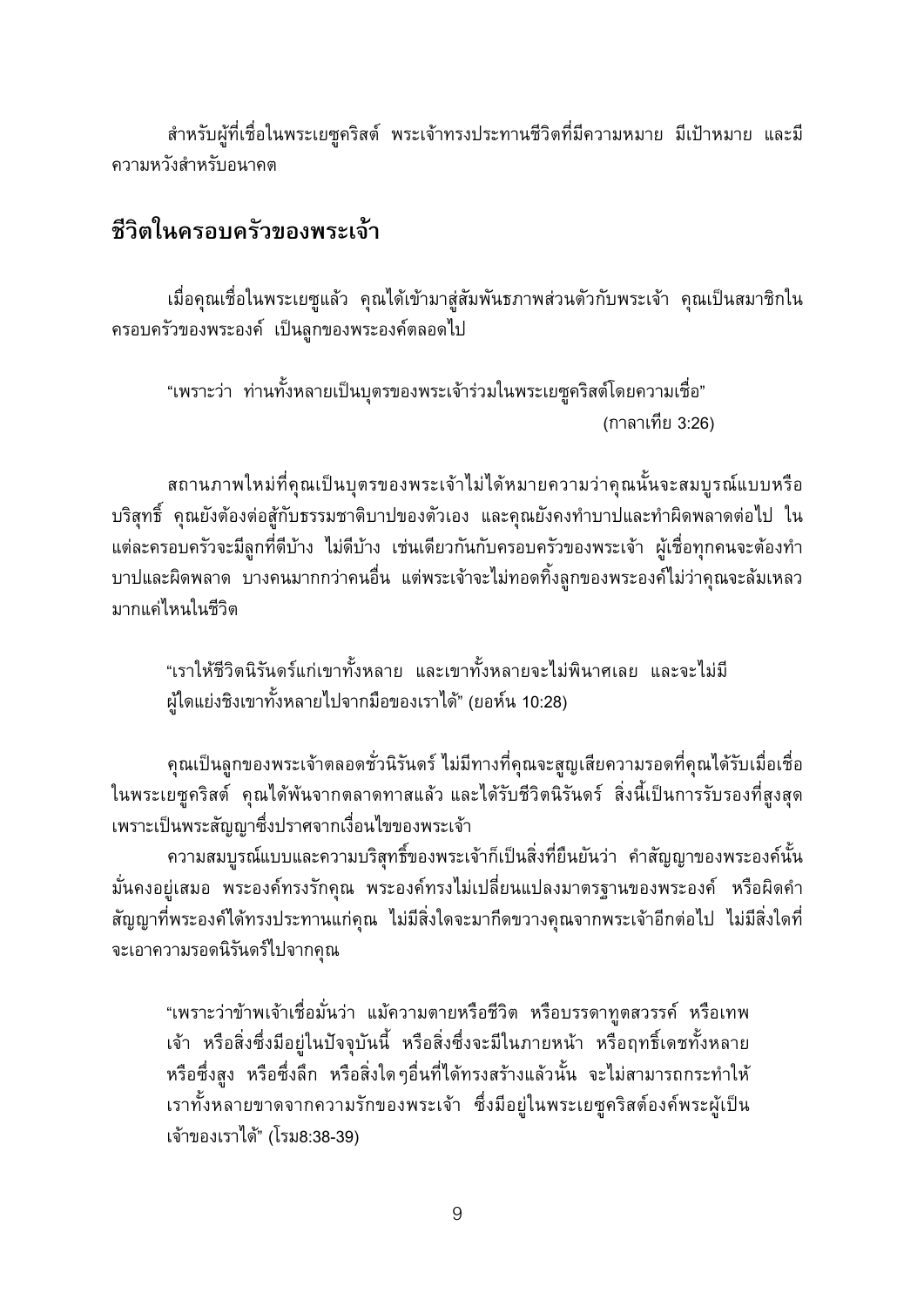#### ชิวิตหลังจากความรอด

ในฐานะเป็นผู้เชื่อในพระเยซู คุณได้เข้าสู่ชีวิตใหม่ คุณมีชีวิตนิรันดร์ในพระเจ้าโดยพระเยซู คริสต์ คุณเป็นคริสเตียน

"เหตุฉะนั้นถ้าผู้ใดอยู่ในพระคริสต์ ผู้นั้นก็เป็นคนที่ถูกสร้างใหม่แล้ว สิ่งสารพัดที่เก่าๆ ้ก็ล่วงไป นี่แน่ะกลายเป็นสิ่งใหม่ทั้งนั้น" (2 โครินธ์ 5:17)

ในฐานะเป็นผู้เชื่อใหม่ คุณจะรับการหนุนกำลังจากพระเจ้าโดยทันที พระเจ้าทรงจัดเตรียมทุก สิ่งที่คุณจำเป็นในการดำเนินชีวิต ทั้งฝ่ายร่างกายและฝ่ายจิตวิญญาณ

"และพระเจ้าของข้าพเจ้าจะประทานสิ่งสารพัดที่พวกท่านขาดอยู่นั้น จากทรัพย์อัน รุ่งเรืองของพระองค์ในพระเยซูคริสต์" (ฟีลิปปี 4:19)

"สาธุการแด่พระเจ้าพระบิดาแห่งพระเยซูคริสต์เจาของเรา ผู้ทรงโปรดประทานพระ พรฝ่ายวิญญาณแก่เรานานาประการ ในสวรรคสถานโดยพระคริสต์" (เอเฟซัส 1:3)

้ถึงแม้ว่าคุณยังกระทำบาปอยู่ พระเจ้าทรงให้โอกาส เพื่อคุณจะได้ลุกขึ้นและก้าวต่อไปใน ้ชีวิตคริสเตียนเพื่อทำตามพระประสงค์ของพระองค์เสมอ แค่เราทำดังนี้ว่า

"ถ้าเราสารภาพบาปของเรา [กล่าวถึงบาปของเราต่อพระเจ้าพระบิดา] พระองค์ทรง สัตย์ซื่อและเที่ยงธรรม ก็จะทรงโปรดยกบาปของเรา [บาปที่เราได้สำนึก] และจะทรง ชำระเราให้พันจากการอธรรมทั้งสิ้น [บาปที่เราไม่ได้สำนึก] " (1 ยอห์น 1:9)

้เหตุฉะนั้น ในขณะเวลาที่คุณได้รับความรอด คุณมีทุกสิ่งที่คุณต้องการเพื่อจะดำเนินชีวิตค ้ริสเตียนในแต่ละวัน คุณสามารถเข้าใจถึงแผนการของพระเจ้าสำหรับชีวิตของคุณได้โดยศึกษาหลักคำ สอนพระคัมภีร์กับศิษยาภิบาล-ผู้สอนพระคัมภีร์ พระคัมภีร์เป็น พระทัยของพระคริสต์ (1 โครินธ์ 2:16) ้เป็นเครื่องมือซึ่งพระเจ้าประทาน เพื่อนำคุณในหนทางชีวิต พระองค์ก็ทรงจัดเตรียมผู้สอนพระคัมภีร์ ไว้เพื่อคนที่สนใจเรียนสามารถเข้าใจพระคำของพระองค์อย่างถูกต้อง กุญแจสำคัญ คือ คุณจะต้องเข้า เรียนพระคัมภีร์สม่ำเสมอ และไตร่ตรองในสิ่งที่พระคำของพระเจ้ากำลังสอนคุณ โดยการศึกษา การ ใช้ความคิด และประยุกต์หลักคำสอนพระคัมภีร์นั้นเอามาใช้ในชีวิต คุณจะเติบโตในชีวิตฝ่ายวิญญาณ ของคุณ การเติบโตฝ่ายวิญญาณ รวมถึงการรับใช้พระเจ้า จะมาถึงเมื่อคุณสามารถเข้าใจและใช้พระ คำของพระเจ้าอย่างถูกต้อง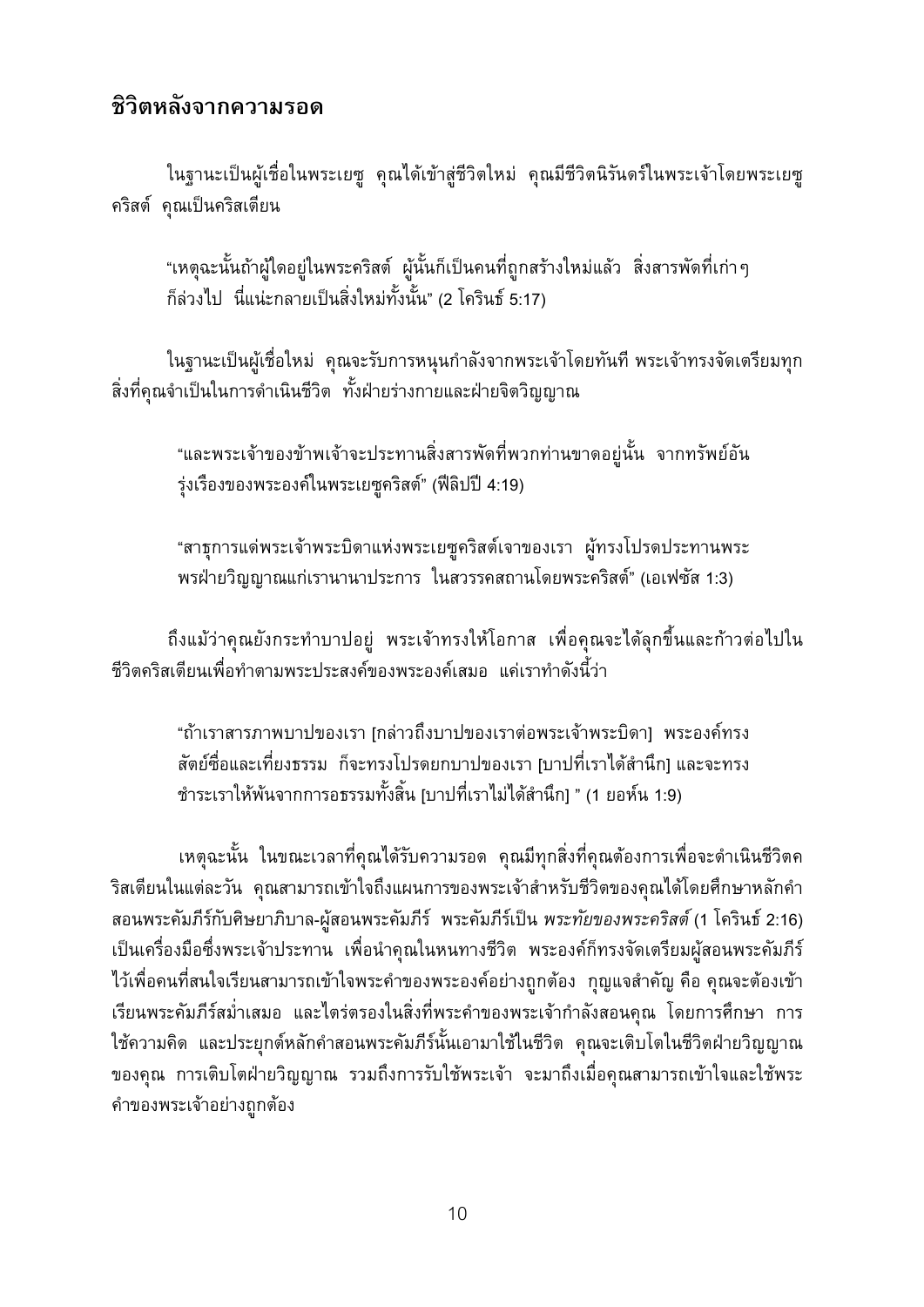#### การตัดสินที่มีผลกระทบถึงนิรันดรกาล

้คุณมีเวลาไม่กี่ปีที่จะเตรียมจิตวิญญาณของคุณเพื่อไปจากโลกนี้ แล้วสิ่งที่คุณตัดสินใจ ณ ี่ที่นี้มีผลกระทบถึงนิรันกาล ถ้าคุณตัดสินใจเชื่อในพระคริสต์แล้ว คุณจะคาดล่วงหน้าว่าจะได้รับ :

"มรดกซึ่งไม่รู้เปื่อยเน่า ปราศาจากมลทิน และไม่ร่วงโรยซึ่งได้เตรียมใว้ในสวรรค์ ูเพื่อท่านทั้งหลาย" (1 เปโตร 1:4)

พระคัมภีร์ไม่ได้บอกเราอะไรมากมายเกี่ยวกับสวรรค์ แต่เราแน่ใจได้ว่า ที่นั่นเต็มไปด้วย พระสิริของพระเจ้าซึ่งเกินความคิดหรือจินตนาการของมนุษย์:

"พระเจ้าจะทรงเช็ดน้ำตาทุกๆหยดจากตาของเขา ความตายจะไม่มีอีกต่อไป ี การคร่ำครวญ การร้องไห้และการเจ็บปวดจะไม่มีอีกต่อไป" (วิวรณ์ 21:4ก)

และที่อัศจรรย์ที่สุด เราสามารถเห็นพระเยซูคริสต์ ผู้ทรงเป็น:

"พระบุตรทรงเป็นแสงสะท้อนพระสิริของพระเจ้า และทรงเป็นสภาวะเป็นพิมพ์ เดียวกันกับพระองค์" (ฮีบรู 1:3ก)

แต่ถ้าหากว่า คุณเลือกปฏิเสธหนทางสู่ความรอด ซึ่งพระเจ้าทรงเตรียมไว้ด้วยพระคุณของ พระองค์ คุณเลือกที่จะให้ตนเองฝันร้ายนิรันดร์ ถ้าคุณปฏิเสธพระเยซูคริสต์ ซึ่งตายแทนคุณโดยต้อง ึทนทุกข์ทรมานเหลือพรรณนาที่ไม้กางเขน คุณจะต้องรับผลในการตัดสินใจของคุณ นั่นก็คือ บึงไฟ ็นรก ซึ่งถูกเตรียมไว้สำหรับซาตานและสมุนของมัน (มัทธิว 25:41) สำหรับผู้ที่ไม่ได้รับความเป็น ้อิสระจากตลาดทาสที่พระองค์ทรงประทานด้วยพระคุณของพระองค์ คนนั้นต้องเผชิญกับสิ่งดังนี้ว่า

"และ [เขา] ต้องทนทุกข์ทรมานทั้งกลางวันและกลางคืนตลอดไปเป็นนิตย์" (วิวรณ์ 20:10ข)

"และถ้าผู้ใดที่ไม่มีชื่อจดไว้ในหนังสือชีวิต ผู้นั้นก็ถูกทิ้งลงไปในบึงไฟ" (วิวรณ์ 20:15)

#### การตัดสินใจอยู่ที่คุณ

ถ้าคุณยังไม่ได้ตัดสินใจเกี่ยวกับอนาคตนิรันดรกาลของคุณ คุณยังไม่มีพระคริสต์ ไม่มี ้ความหวัง และไม่มีความรอด คุณยังถูกพิพากษาว่า ผิดและต้องรับการลงโทษในบึงไฟนรก พระเยซูคริสต์ตายแทนคุณเพราะพระองค์ทรงรักคุณ และยอมรับความผิดบาปของคุณ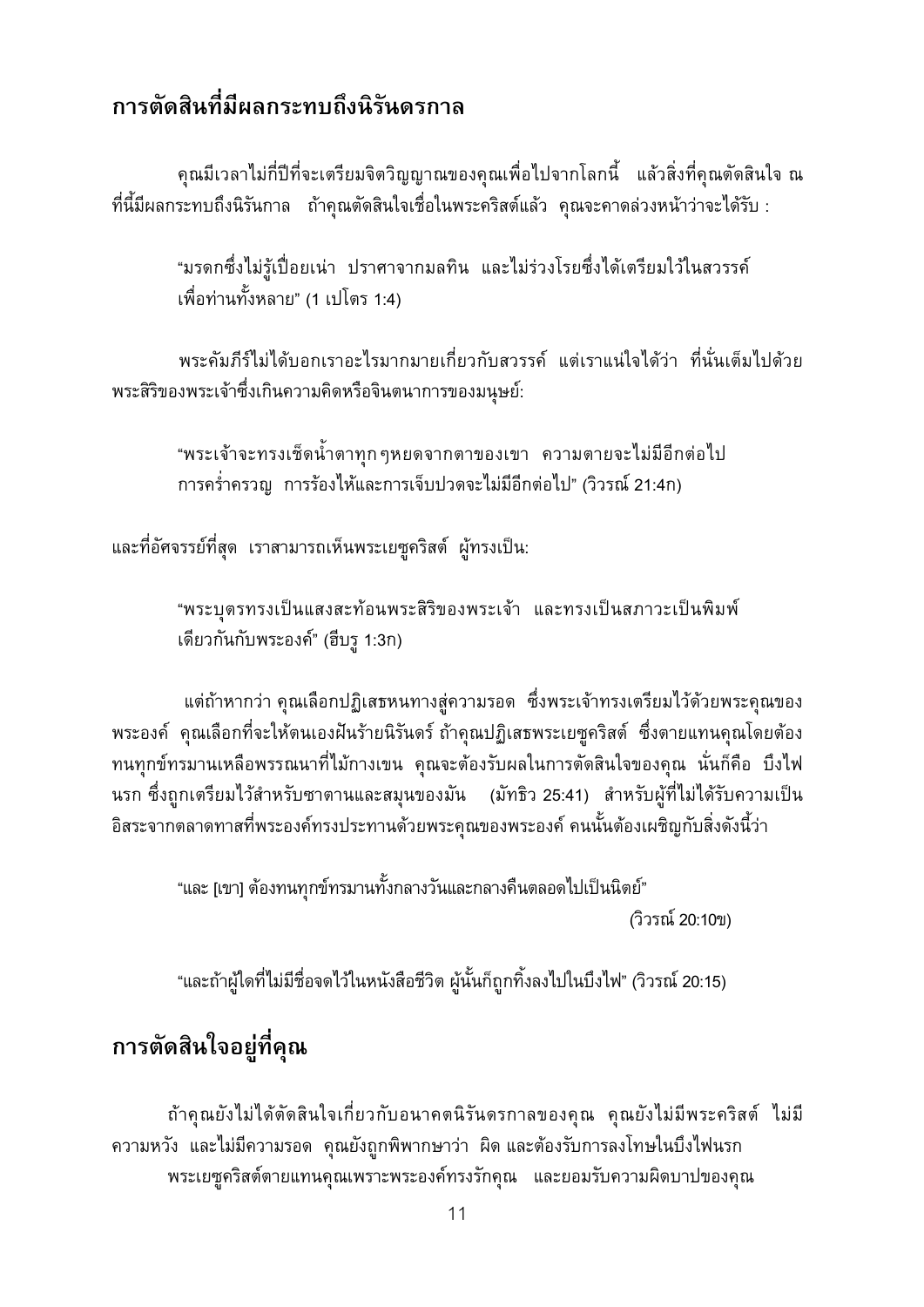"แต่พระเจ้าทรงสำแดงความรักของพระองค์แก่เราทั้งหลาย คือขณะที่เรายังเป็นคน ้บาปอย่นั้น พระคริสต์ได้ทรงสิ้นพระชนม์แทนเรา" (โรม 5:8)

้พระเจ้าทรงประทานเสรีภาพทางความคิดแก่มนุษย์ทุกคน คุณจึงมีเสรีภาพในการที่จะเลือก พระเยซูคริสต์หรือปฏิเสธพระองค์ ตอนนี้ ในขณะเวลานี้ คุณสามารถตัดสินใจที่จะเชื่อในพระเยซู คริสต์และรับชีวิตนิรันดร์ในพระองค์ได้

"พระเจ้าทรงประทานพระบุตรองค์เดียว [ผู้ทรงมีการบังเกิดในโลกนี้โดย ลักษณะเฉพาะ] ของพระองค์ เพื่อทุกคนที่วางใจในพระบุตรนั้นจะไม่พินาศ แต่มี ชีวนิรันดร์" (ยอห์น 3:16ข)

้ นี่เป็นโอกาสที่คุณสามารถตอบสนองต่อความรักและพระคุณของพระเจ้า การที่คุณตัดสินใจ เลือกพระคริสต์เป็นเรื่องส่วนตัว คนอื่นไม่มีสิทธิ์ตัดสินใจแทนคุณ หรือบังคับให้คุณต้องตัดสินใจ ้อย่างไร คุณต้องเลือกเอง ในที่ส่วนตัวของจิตใจของคุณ คุณสามารถทูลกับพระเจ้าว่า ' ข้าพระองค์ เชื่อในพระเยซูคริสต์' ในเวลานั้น คุณได้เข้ามาเป็นบุตรของพระองค์ตลอดไป

ถ้าคุณตัดสินใจที่จะเชื่อในพระคริสต์ คุณสามารถมั่นใจว่าคุณมีชีวิตนิรันดร์ คุณจะร่วมแบ่งปัน ความสัมพันธ์กับพระเจ้า คุณจะอยู่กับพระองค์นิรันดร์ในสวรรค์

ความรอดอยู่ในพระคริสต์เพียงแต่คุณเลือกพระองค์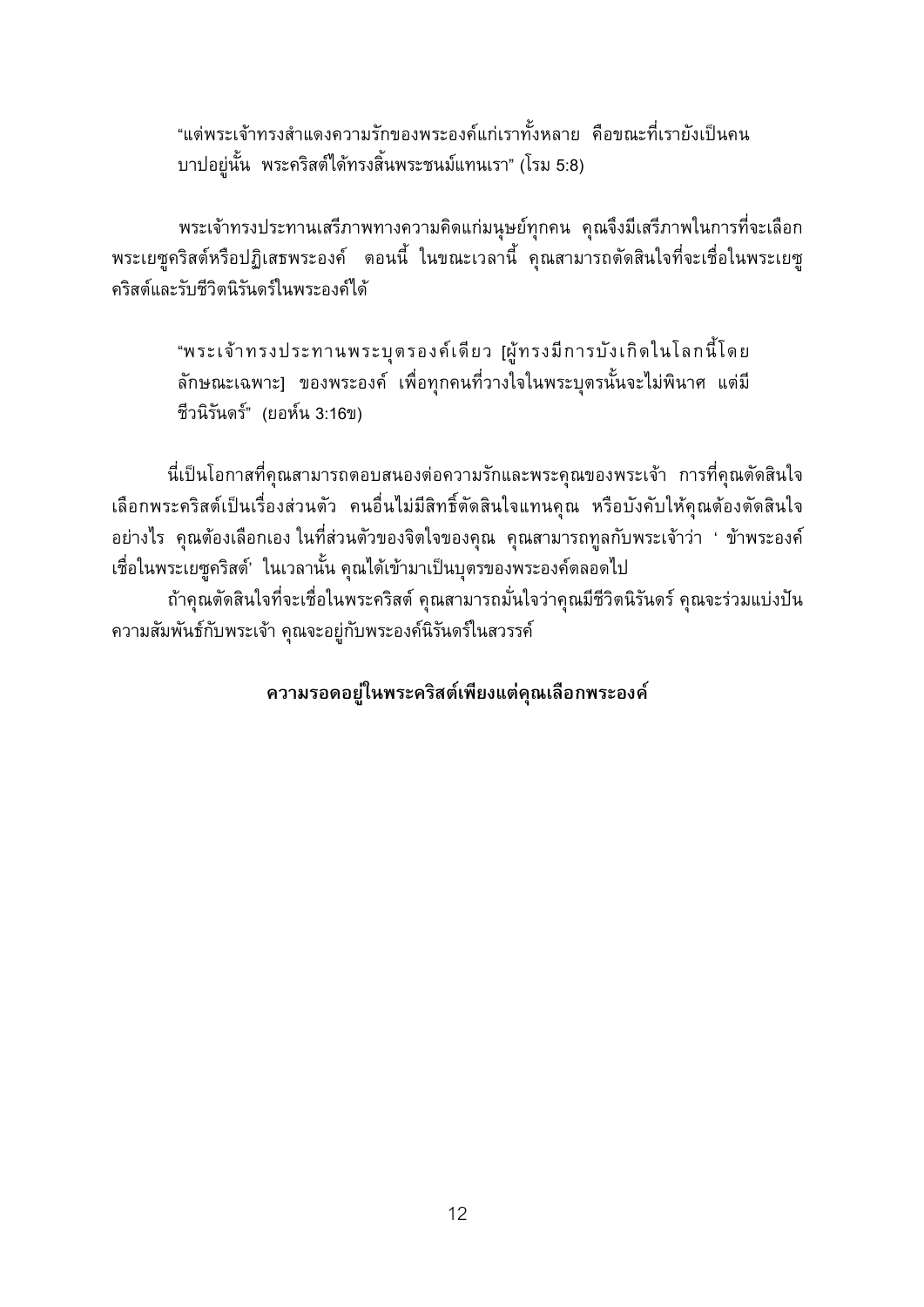#### ิการศึกษาพระคัมภีร์

หลักคำสอนพระคัมภีร์ ซึ่งเป็นใจความของคำสอนที่มาโดยการตีความหมาย พระคัมภีร์ตามตัวอักษร เป็น ้มาตราการของความจริงฝ่ายวิญญาณ และจำเป็นสำหรับการเติบโตด้านจิตวิญญาณของผู้เชื่อ (มัทธิว 4:4)

หลักคำสอนพระคัมภีร์เป็นสิ่งสำคัญอย่างยิ่ง (สดุดี 138:2) พระเจ้าทรงบัญชาให้คริสเตียนทุกคนเปลี่ยน ้ ความคิดดั่งเดิมให้เป็นที่ชอบพระทัยพระองค์ (โรม 12:2) การเปลี่ยนแปลงนี้จะเกิดขึ้นได้เมื่อผู้เชื่อ เรียนและประยุกต์พระคำของพระเจ้าเอามาใช้ในชีวิต (2 โครินธ์ 4:16; เอเฟซัส 4:23)

ถ้าคุณต้องการข้อมูลเพิ่มเติม (ฟรี) คุณสามารถติดต่อใด้ที่:

R.B.THIEME, JR., BIBLE MINISTRIES P.O BOX 460829 HOUSTON, TEXAS 77056-8829 www.rbthieme.org

สำหรับผู้ที่ต้องการศึกษาหลักคำสอนพระคัมภีร์เป็นภาษาไทย เชิญแวะเว็บไสท์ที่

www.maxklein.org